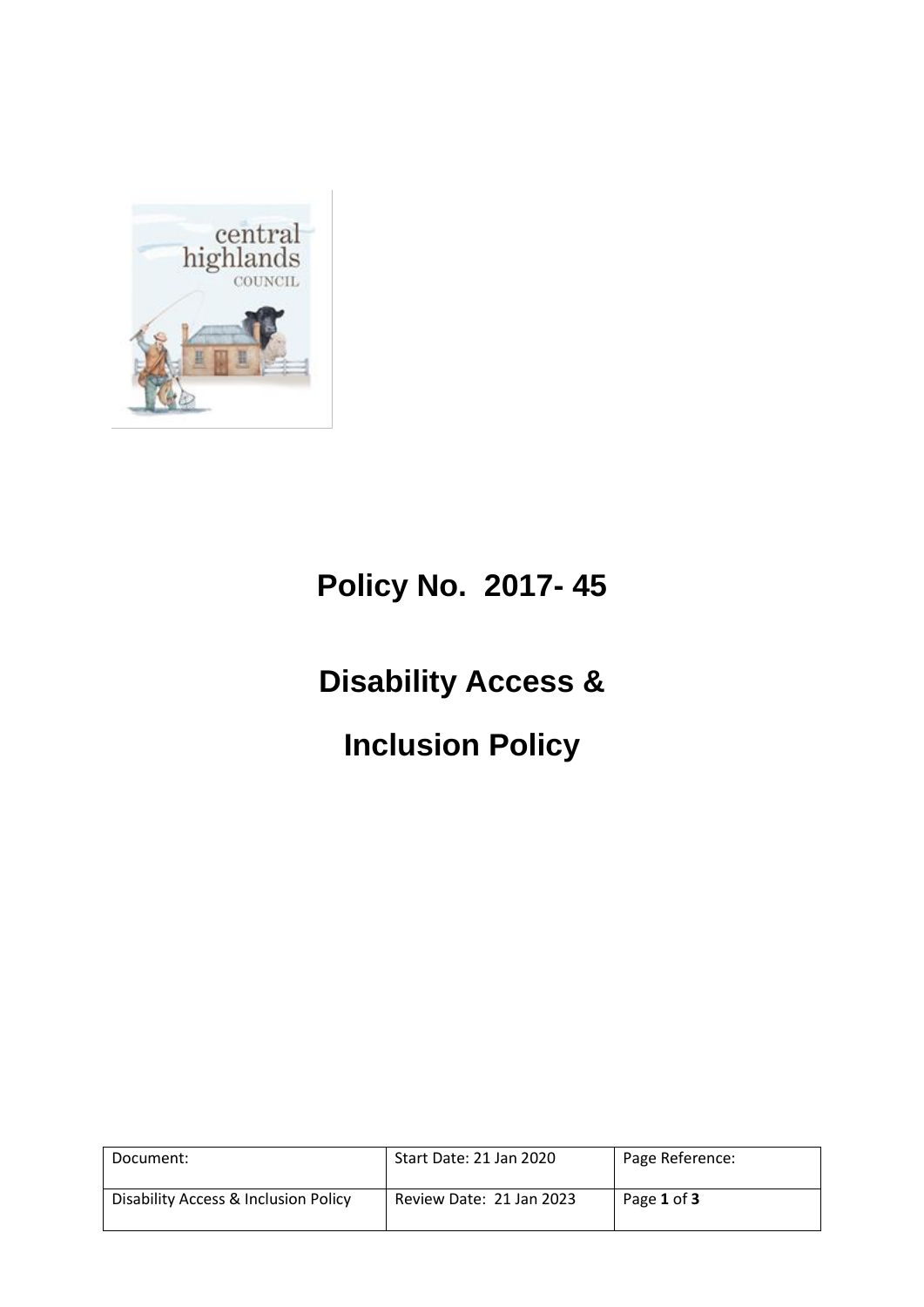### **POLICY OBJECTIVES**

The objective of this policy is to state the Council's position in regards to the Commonwealth *Disability Discrimination Act 1992*.

### **POLICY AIMS**

- To improve access to public buildings and facilities;
- To adapt existing services to ensure that they meet the needs of people with disabilities;
- Provide direction to all Council staff and elected members;

#### **DISABILITY DISCRIMINATION ACT 1992**

The Disability Discrimination Act 1992 (DDA) makes it unlawful to discriminate in the provision of goods, services or facilities, against people on the basis that they have, or may have, a disability. It is a legal requirement of Council to respond to issues and complaints that are raised relating to services under the control of the Council.

The main objective of the DDA is to eliminate, as far as possible, discrimination against persons on the grounds of disability. It is designed to ensure that people with disabilities are not deprived of equal opportunity by stereotype, prejudice or misconception, or by unnecessary barriers or restrictions.

The DDA requires that a person's disability should be taken into account only where it is relevant and fair to do so.

#### **IMPACT**

The Disability Discrimination Act 1992 has a particular relevance to a number of the Council's operations, namely:

- Access to Council owned and / or operated facilities used by the Community;
- The provision of Council services:
- The purchase, sale and usage of Council land;
- Council employment (including volunteers);
- Council contractor management;
- The provision of Council information to the Community; and
- The development of Council policies and procedures.

| Document:                            | Start Date: 21 Jan 2020  | Page Reference: |
|--------------------------------------|--------------------------|-----------------|
| Disability Access & Inclusion Policy | Review Date: 21 Jan 2023 | Page 2 of 3     |